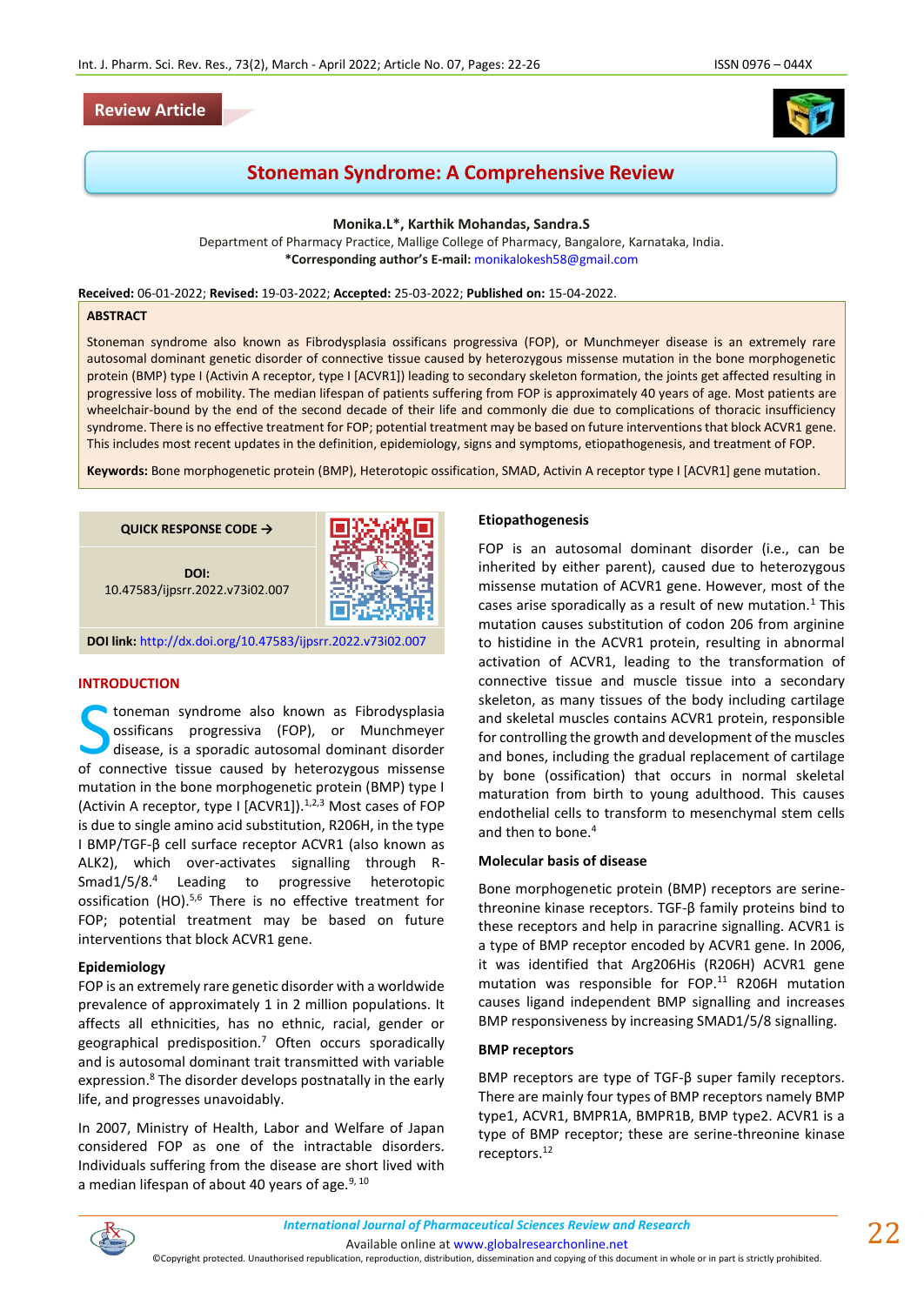### **ACVR1 signalling and transcription**

When ligands (various growth factors act as ligands for BMP receptors) bind to ACVR1 receptors, intracellular signalling is regulated by regulatory molecules known as receptor regulated SMAD (R-SMAD), these are transcriptional factors that transduce extracellular ligand signalling from cell membrane bound ACVR1receptors into nucleus where they activate transcription of ACVR1 target genes.<sup>13</sup> There are several SMAD molecules which are been signalised by different signalling molecules, namely SMAD1/2/3/5/8 these are R-SMAD's and SMAD4 also known as common partner SMAD (Co-SMAD), help in carrying out intracellular signalling when R-SMAD's are activated. I-SMAD's also known as inhibitory SMAD's (SMAD6/7) compete with SMAD4 and affect the modulation of ACVR1 regulated transcription.

TGFβ superfamily receptors have two monomeric receptor subunits, TGFβ type 1 monomer and TGFβ type 2 monomer. Type 2 monomers have extracellular cysteine rich domains for binding of ligands, on binding of ligands to type 2 receptor causes dimerization of type 2 receptors,

signalises recruitment of type1 receptors, due to kinase activity of type2 receptors phosphorylates serine residues of intracellular domain of type1 receptors forming a heterotetrameric complex, recruits R-SMAD's, bind to terameric complexes at L-45 region of type1 receptor. Recruitment of R-SMAD is facilitated by special proteins called SARA, which anchors cell membrane and helps R-SMAD's to bind to type 1 receptors. Due the kinase activity of type1 receptors phosphorylates R-SMAD's, causing conformational change at their MH<sup>2</sup> domain (activated R-SMAD). Activated R-SMAD's signals binding of Co-SMAD, forms R-SMAD Co-SMAD Complex that transcribes the genes that regulates osteogenesis, neurogenesis and ventral mesoderm specification.<sup>4,14</sup> [Figure 1]

Activin-A is a ligand for TGFβ receptors, these receptors mediate intracellular signalling via SMAD2/3, but in R206H mutation activin-A stimulates SMAD1/5/8, enhances endochondral ossification and chondrogenesis (i.e., ligand independent BMP signalling). Resulting in secondary skeleton formation (heterotopic ossification) in the soft tissues limiting the mobility.



**Figure 1**

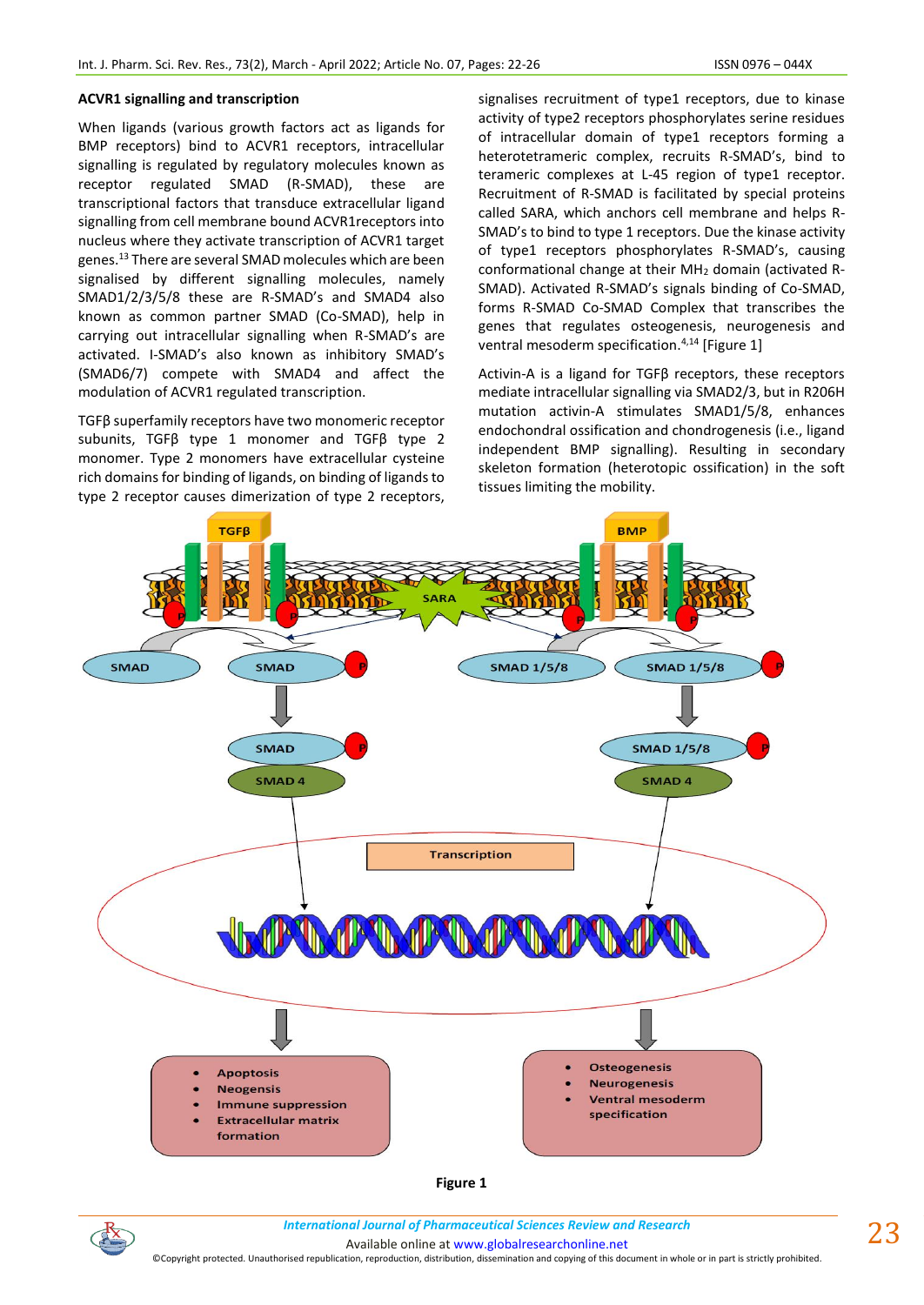# **Signs and symptoms**

The disease condition is characterized by abnormal ectopic ossification of the tendons, ligaments, skeletal muscles, and other soft tissues of the body.<sup>15</sup> This process generally becomes noticeable in early childhood; the bone growth generally progresses from the top of the body downward, just as bones grow in foetuses starting with the neck and shoulders and proceeding down the body and into the limbs.<sup>16</sup> As a result of secondary skeleton formation, the joints get affected leading to progressive loss of mobility. Inability to fully open the mouth may cause difficulty in speaking and eating because of which people with this disorder may experience malnutrition due to their eating problems. They may also experiences difficulties in breathing as a result of HO around the rib cage, restricting the expansion of the lungs and diaphragm causing respiratory complications.15,16 Hardening of soft tissue, pain and swellings over the affected muscles are some of the initial symptoms of FOP which finally leads to ossification. It usually occurs from birth to the second decade of life, following spontaneous or trauma-induced flare-ups.<sup>7</sup> Later progression of disease occurs in the appendicular, ventral, distal and caudal regions. However, order of occurrence of disease may vary due to injury-caused flare-ups. Often, the tumour-like lumps that characterize a flare-up of the disease appear suddenly and sometimes due to unknown reasons, children born with FOP may have a notable lump at the minor joint or missing joint or malformed big toes.<sup>15</sup> The common cause of death in this condition is due to cardiac and respiratory failure which results due to severe restriction of chest wall movements.<sup>1</sup>

# **Diagnosis**

FOP is a rare and disabling disorder that still does not have an effective treatment that can cure it or stop its progression.<sup>7</sup> Clinical suspicion of FOP in the early life is based on malformed great toes that can help in early clinical diagnosis and treatment by preventing harmful consequences at later stages.<sup>17</sup> Diagnosis is mainly based on the radiographic imaging findings. The abnormal bone scans detects heterotopic ossification. Magnetic resonance imaging also helps in early diagnosis before ossification; early diagnosis is beneficial in avoiding the unnecessary invasive investigations like biopsies and intramuscular injections which would exaggerate progression of the disease condition with inflammation. Hence, proper knowledge of this disease condition is very important for radiologists to avoid such invasive investigations.<sup>1</sup> Palpation reveals the tenderness of all visible masses and stiffness of all the abdominal and paraspinal muscles.<sup>7</sup>

# **Major criteria for diagnosis of FOP**

- ➢ Progressive heterotopic endochondral ossification
- $\triangleright$  Congenital malformation of great toes
- ➢ Disease progression with well-defined anatomical and temporal patterns

### **Laboratory tests**

Show discreet increase in the erythrocyte sedimentation rate and routine biochemical evaluations of bone mineral metabolism are usually normal, although serum alkaline phosphatase activity may be increased especially during disease flare-ups. Urinary basic fibroblast growth factor levels may be elevated during disease flare-ups coinciding with the pre-osseous angiogenic phase of fibroproliferative lesions.<sup>18</sup>

### **Genetic analysis**

Analysis of ACVR1 gene mutation is the confirmatory test.

### **Imaging examinations**

Imaging examinations such as radiography and computed tomography showing heterotopic bones confirms the diagnosis. $7$  Radiographs of the neck, chest, and feet can reveal multiple ectopic osseous growths in the soft tissues of posterior aspects of neck, chest, and abdominal wall. Radiographs of foot may show bilateral hallux valgus deformity, monophalangic great toe, short first metatarsal with normal cervical vertebral bodies and posterior elements giving a strong suspicion of FOP and the radiographs of hands and knee may show short first metacarpals with bilateral and sharp bony outgrowths in medial aspects of tibia, referred to as pseudo exostoses due their close resemblance to osteochondromas (exostoses). $<sup>1</sup>$ </sup>

# **Characteristic imaging and clinical findings of FOP**

- ➢ Bilateral hallux valgus deformity
- ➢ Monophalangic great toes
- ➢ Heterotopic ossification of muscles and connective tissues
- Short and broad femoral necks
- ➢ Short first metacarpal/metatarsals
- ➢ C2-C7 facet joint fusion
- ➢ Large posterior elements
- $\triangleright$  Tall narrow vertebral bodies

Wrong diagnosis of FOP is very common but can be avoided by examining individual's toes for the characteristic feature of short great toes. FOP is commonly misinterpreted as aggressive juvenile fibromatosis, dermatomyositis, lymphedema, or soft-tissue sarcoma by the clinicians.<sup>1</sup> FOP should also be differentiated from other genetic conditions of heterotopic ossification (HO), and nonhereditary (acquired) HO. One such condition is progressive osseous heteroplasia (POH), a rare genetic condition of progressive HO defined clinically as cutaneous ossification that usually presents at childhood and progresses with the involvement of subcutaneous and deep connective tissues, including muscle and fascia, in the absence of multiple features of Albright hereditary osteodystrophy (AHO) or hormone resistance. FOP is differentiated from POH by congenital malformation of great toes, with perosseous inflammation

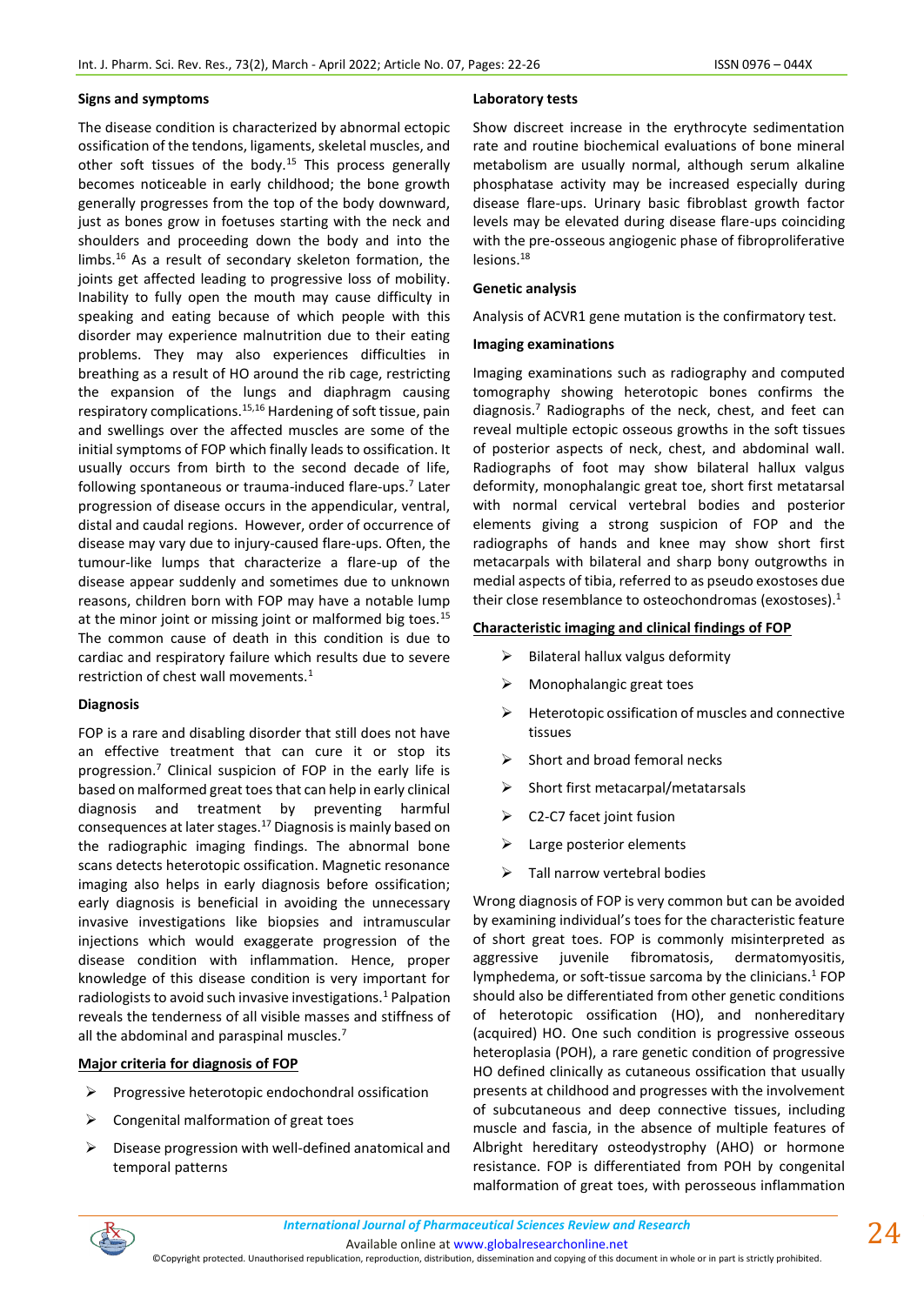commonly known as "flare-ups" and also the absence of cutaneous ossification. $17$  So joint malformations and soft tissue ossification are the characteristic radiographic features of FOP with malformation of the great toes, thumbs, cervical spine and proximal femurs, and presence of proximal medial tibial osteochondromas, can make the diagnosis more certain.<sup>18</sup>

# **Treatment**

In FOP the abnormal expression of enzyme used for bone repair by injured tissue and muscle causes lymphocytic recruitment and excessive formation of BMP-4 which results in bone formation.<sup>19</sup> There is no preventive or effective treatment for FOP. Studies are being done to suppress the overactive ACVR1/ALK2 signalling pathway that would specifically block heterotopic ossification. Currently FOP is managed by supportive therapy that is based on the early diagnosis of the condition and avoiding injuries or iatrogenic harm, and providing symptomatic relief in cases of painful flare-ups by conservative use of analgesics, and preserving residual functions, with final option of surgery. $1, 7$ 

Surgical excision is considered when there is excessive pain, joint limitation, or nerve compression is present. Surgery generally is advised when myositis ossificans is ripe, identified by a higher bone density in x-ray findings and normal erythrocyte sedimentation rate and alkaline phosphatase level. $7$  Corticosteroids are indicated as firstline treatment at beginning of flare-ups. A brief 4 day course of high-dose corticosteroids, started within first 24 hours of flare-up, may help reduce the intensity of inflammation and tissue edema commonly seen in the early stages of the disease. Corticosteroids should be restricted for the treatment of flare-ups that affect jaw or submandibular areas and major joints. Corticosteroids is not generally be used for symptomatic treatment of flare-ups that involve the back, neck, or trunk because of long duration and recurring nature of these flare-ups as it is difficult to assess the true onset of such flare-ups. A typical dose of prednisone 2 mg/kg/day, administered as a single daily dose. If a second course of corticosteroids becomes necessary, this should be followed by a slow dose tapering.<sup>17</sup>

In children, restriction of physically interactive play may be helpful to reduce falls. Improvement in household safety, use of ambulatory devices, protective headgear and modification in their activities are some of the strategies to prevent falls and minimize the risk of injury when children fall. $17$ 

Physical rehabilitation focuses on improving daily living activities by approaches that avoid passive range of motion which could lead to disease flare-ups. Occupational therapy and vocational education consultations may be useful approach.17, 18

# **CONCLUSION**

Stoneman syndrome is a rare genetic disorder of connective tissue affecting in the early decade of life, affected individuals experience difficulty in movement and often experience flare-ups that affect their lifestyle. There is no cure to this condition; effective treatment would involve targeting the mutated gene.

### **REFERENCES**

- 1. M. Dhivakar, Anjali Prakash, Anju Garg, Ayush Agarwal. Fibrodysplasia Ossificans Progressiva (Stoneman Syndrome) – A Rare Skeletal Dysplasia. Indian Journal of Musculoskeletal Radiology 2020; 2(1): 69-72. DOI 10.25259/IJMSR\_43\_2019
- 2. Sharma B, Panagariya A, Paul M, Kumar K. Stoneman syndrome: A rare clinical entity. Neurol India 2018; 66:531-4. DOI: 10.4103/0028-3886.227313
- 3. Frederick S Kaplan, Petra Seemann, Julia Haupt, Meiqi Xu, Vitali Y Lounev, Mary Mullins, Eileen M Shore. Investigation of activated ACVR1/ALK2, A bone morphogenetic protein Type 1 receptor, that causes Fibrodysplasia ossificans Progressiva. Methods of Enzymology 2010; 484: 357-73. DOI: 10.1016/S0076-6879(10)84018-2
- 4. Robyn S Allen, Benjamin Tajer, Eileen M Shore, Mary C Mullins. Fibrodysplasia ossificans progressiva mutant ACVR1 signals by multiple modalities in the developing zebrafish. eLife 2020;9:e53761. DOI: <https://doi.org/10.7554/eLife.53761>
- 5. Michael R. Convente, O. Will Towler, Alexandra K. Stanley, Niambi S. Brewer, Robyn S. Allen, Frederick S. Kaplan, Eileen M. Shore. Fibrodysplasia (Myositis) Ossificans Progressiva. Genetics of Bone Biology and Skeletal Disease 2018:523-45. <http://dx.doi.org/10.1016/B978-0-12-804182-6.00030-7>
- 6. Jay C. Groppe, Eileen M. Shore, Frederick S. Kaplan. Functional Modeling of the ACVR1 (R206H) Mutation in FOP. CLINICAL ORTHOPAEDICS AND RELATED RESEARCH 2007;462,87–92. DOI: 10.1097/BLO.0b013e318126c049
- 7. Zakir Ali Shah, Sascha Rausch, Uzma Arif, Bilal El Yafawi. Fibrodysplasia ossificans progressiva (stone man syndrome): a case report. Journal of Medical Case Reports 2019; 13:364- 9.
- 8. Jinglei Miao, Chaoyue Zhang, Song Wu1, Zhi Peng, Mousumi Tania. Genetic abnormalities in Fibrodysplasia Ossificans Progressiva. Genes Genet. Syst. 2012; 87:213–219.
- 9. Jing Pang, Yue Zuo, Yi Chen, Lige Song, Qi Zhu, Jing Yu, Chang Shan, Zeling Cai, Jijun Hao, Frederick S. Kaplan, Eileen M. Shore, Keqin Zhang. ACVR1 Fc suppresses BMP signalling and chondro-osseous differentiation in an in-vitro model of Fibrodysplasia ossificans progressive. Bone 2016; 92:29-36.
- 10. Geneviève Baujat, Rémy Choquet, Stéphane Bouée, Viviane Jeanbat, Laurène Courouve, Amélie Ruel, Caroline Michot, Kim-Hanh Le Quan Sang, David Lapidus, Claude Messiaen, Paul Landais, Valérie Cormier-Dair. Prevalence of fibrodysplasia ossificans progressiva (FOP) in France: an estimate based on a record linkage of two national